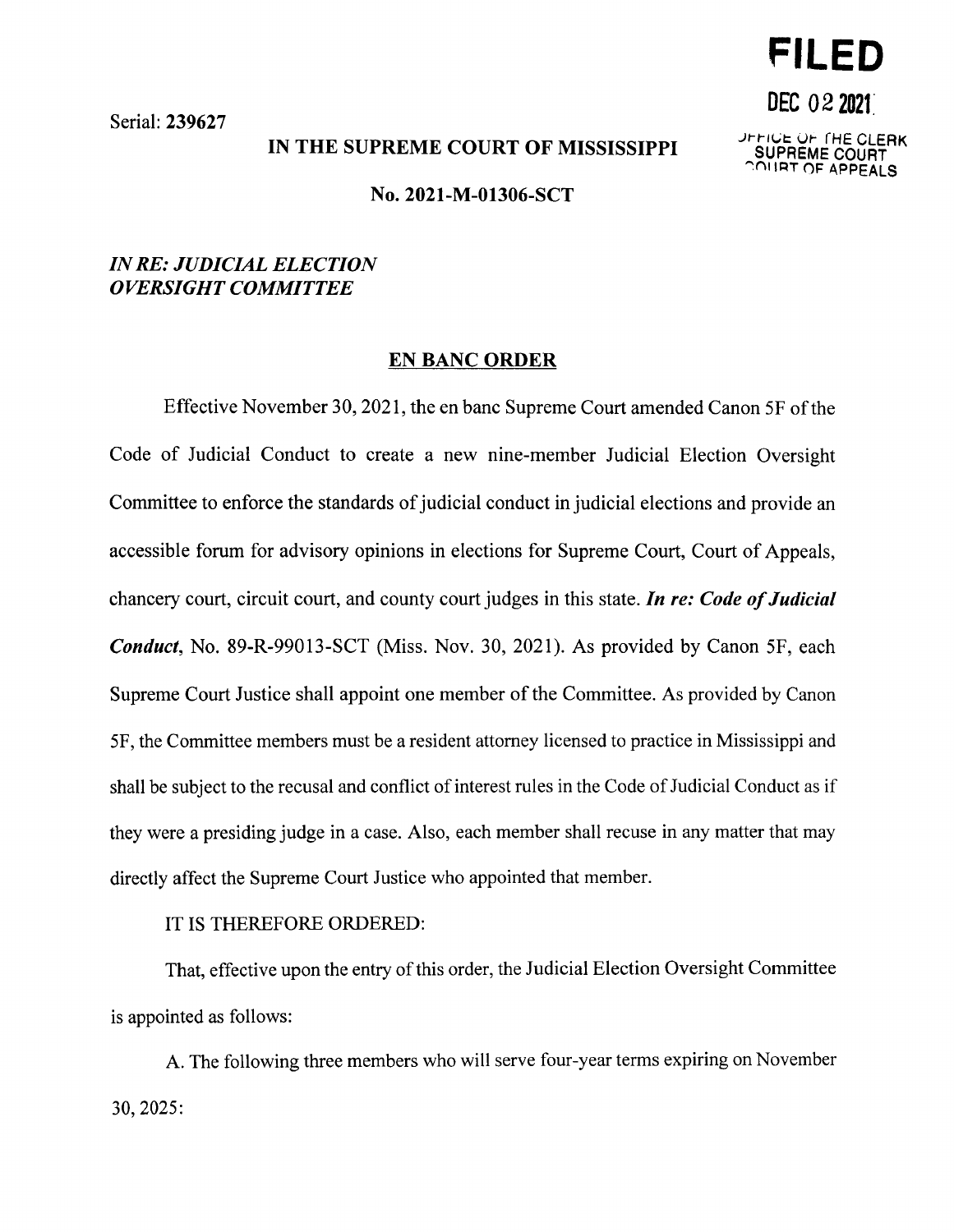Hon. Jack L. Wilson Presiding Judge Court of Appeals of the State of Mississippi P. 0. Box 22847 Jackson, MS 39225-2847 601-576-4712 iwilson@courts.ms. gov

Appointed by: Justice T. Kenneth Griffis, Jr. Supreme Court District 1, Place 1 James H. Heidelberg, Esq. Heidelberg Steinberger, P.A. 711 Delmas Ave. Pascagoula, MS 39567-4224 228-762-8021 jheidelberg@hs-lawfirm.com

Appointed by: Justice David M. Ishee Supreme Court District 2, Place 1

David F. Delgado Delgado Law Firm, PLLC 5779 Getwell Rd., Bldg. D Ste 5 Southaven, MS 38672-6361 662-536-2120 david@delgadofirm.com

Appointed by: Justice Robert P. Chamberlin Supreme Court District 3, Place 1

B. The following three members who will serve three-year terms expiring on November

30, 2024:

LaToya T. Jeter Brown Bass & Jeter P. 0. Box 22969 Jackson, MS 39225-2969 601-487-8448 jeter@bbjlawyers.com

Appointed by: Presiding Justice Leslie D. King Supreme Court District 1, Place 2 Hon. M. Ronald Doleac Retired Chancery Court Judge 105 Wildwood Trace Hattiesburg, MS 39402 601-467-3143 mrdoleac@netdoor.com

Appointed by: Justice Dawn H. Beam Supreme Court District 2, Place 2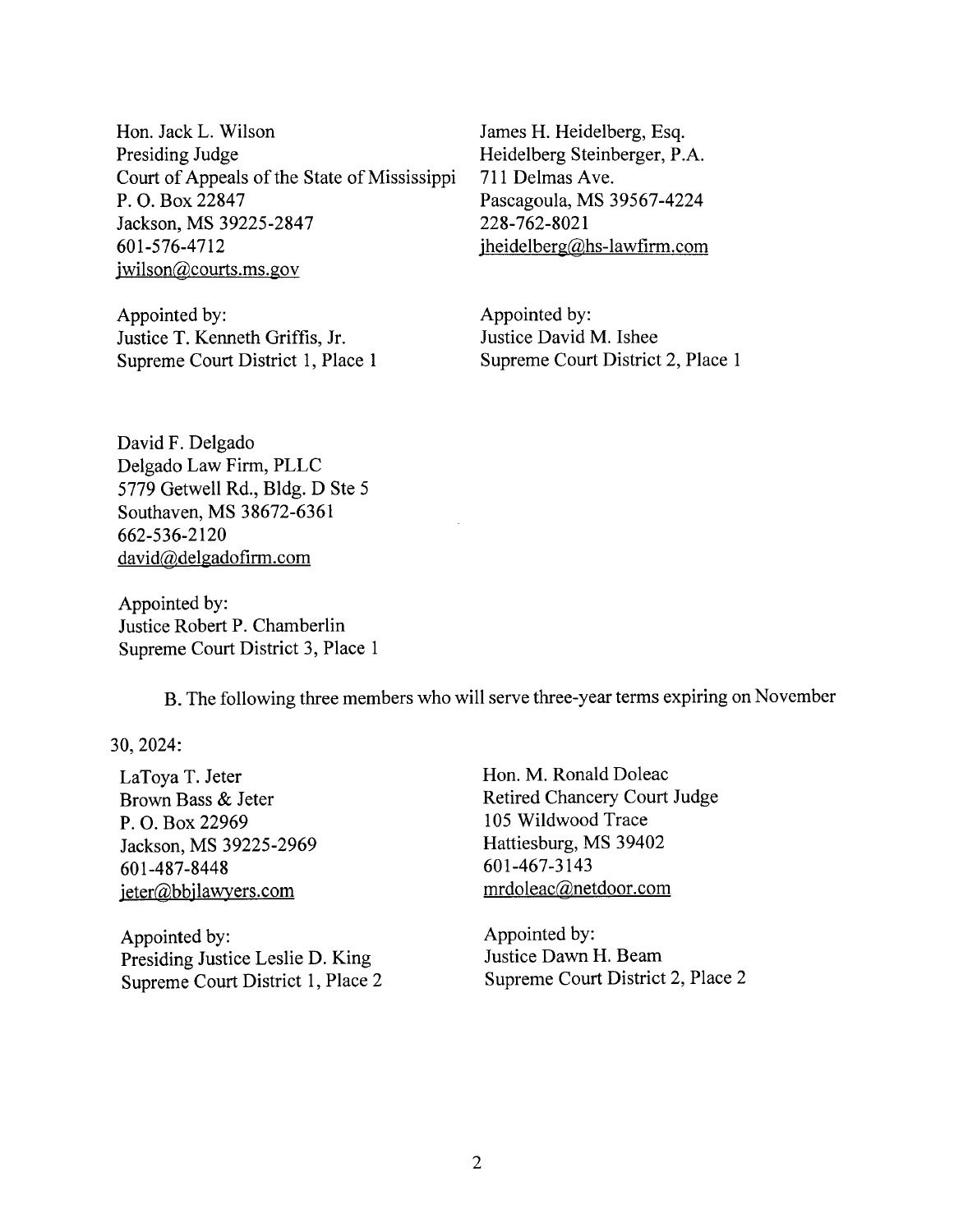James L. Weir The Weir Law Firm, PC PO Box 3150 Tupelo, MS 38803-3150  $(662)$  841-0220 jayw@weirfirm.com

Appointed by: Justice James D. Maxwell II Supreme Court District 3, Place 2

and

C. The following three members who will serve two-year terms expiring on November

30, 2023:

Hon. Edward E. Patten, Jr. Retired Chancery Court Judge 234 S. Extension St. Hazlehurst, MS 39083 769-257-2184 edwardejr@bellsouth.net

Appointed by: Presiding Justice James W. Kitchens Supreme Court District 1, Place 3

Thomas A. Wicker Hillen Wicker & Tapscott P. 0. Drawer 409 Tupelo, MS 38802-0409 662-842-1721 taw@hillenwicker.com

Paul P. Blake McAngus Goudelock & Courie P. 0. Box 2955 Ridgeland, MS 39158-2955 601-427-7517 paul. blake@mgclaw.com

Appointed by: Chief Justice Michael K. Randolph Supreme Court District 2, Place 3

Appointed by: Justice Josiah D. Coleman Supreme Court District 3, Place 3

IT IS FURTHER ORDERED that the Clerk of this Court shall spread this order upon the minutes of the Court and promptly forward a copy to each of the appointees and to Rachel L.